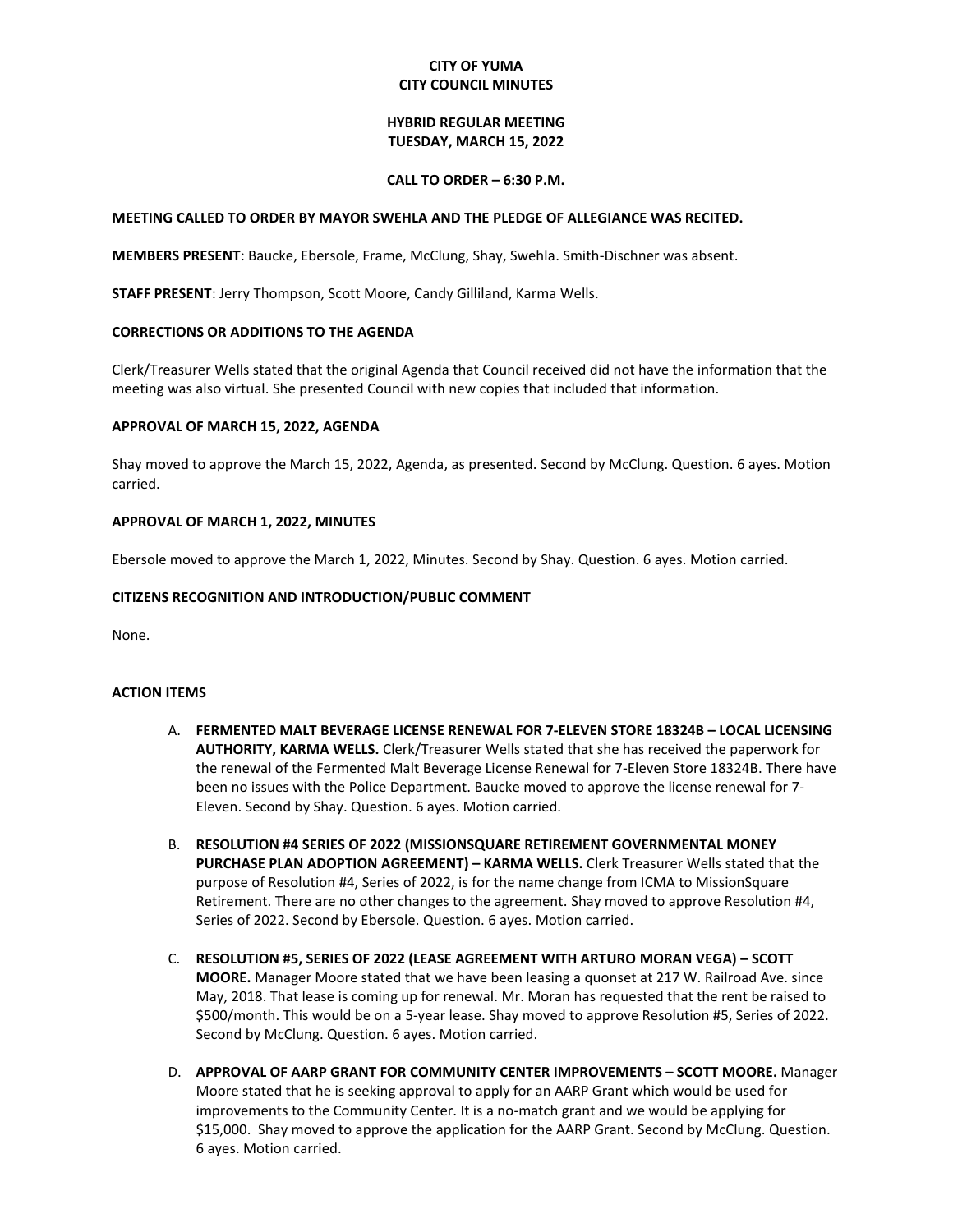- E. **PROCLAMATION FOR YUMA COUNTY AG APPRECIATION WEEK – SCOTT MOORE.** Manager Moore stated that he received a request from the Yuma County Commissioners asking for support for Ag Appreciation Week, March 20 – 27, 2022. We would like to give support through our social media sites and also through a Proclamation. Manager Moore read the Proclamation for the record. Shay moved to approve the Proclamation for Yuma County Ag Appreciation Week. Second by Frame. Question. 6 ayes. Motion carried.
- F. **CHANGE THE NEXT COUNCIL MEETING DATE – KARMA WELLS.** Clerk/Treasurer Wells stated that due to the next Council meeting falling on the same date as election day, we need to set a new date for the meeting. She proposed Monday, April 4, 2022, at the regularly scheduled time. Baucke moved to approve the new date for the next City Council meeting. Second by Ebersole. Question. 6 ayes. Motion carried.
- G. **APPROVAL OF BILLS – KARMA WELLS.** Clerk/Treasurer Wells provided Council with an additional list of bills. Shay moved to approve the bills. Second by McClung. Question. 6 ayes. Motion carried.
- H. **PURCHASES IN EXCESS OF \$5,000 – SCOTT MOORE.** Manager Moore stated that he is seeking approval for payment to RRWCD, in the amount of \$5,071.57, for the annual assessment. McClung moved to approve the payment to RRWCD. Second by Shay. Question. 6 ayes. Motion carried.

# **ADDITIONAL BUSINESS**

None.

# **REPORTS**

# **CITY MANAGER, SCOTT MOORE**

Manager Moore stated that he has received a request for a donation for an Easter Egg Hunt. This used to be sponsored by the Lions Club, but is now held by local day care providers. The cost to run the event is between \$4,000 to \$5,000. Discussion was held. The decision was made by Council to not make a donation.

# **CITY CLERK/TREASURER, KARMA WELLS**

None.

# **CHIEF OF POLICE, JERRY THOMPSON**

Chief Thompson stated that he has lost two of his officers, but has a new officer present who started yesterday. He introduced new officer Chaz Brown to Council.

# **CITY COUNCIL REPORTS**

McClung

- Council Member McClung stated that he attended the meeting for the Regional Roadmap to Recovery. They are planning for low-income housing. He encouraged Council to check out their website to learn more about what they are doing.
- He also said that he was very impressed with the recent snow removal.

Frame

• Council Member Frame stated that she is keeping an eye on those bills that are moving through the Legislature that are of interest to the City.

Shay

• Mayor Pro-Tem Shay stated that one bill that he has been keeping an eye on was defeated in committee. All of the others are still hanging out there.